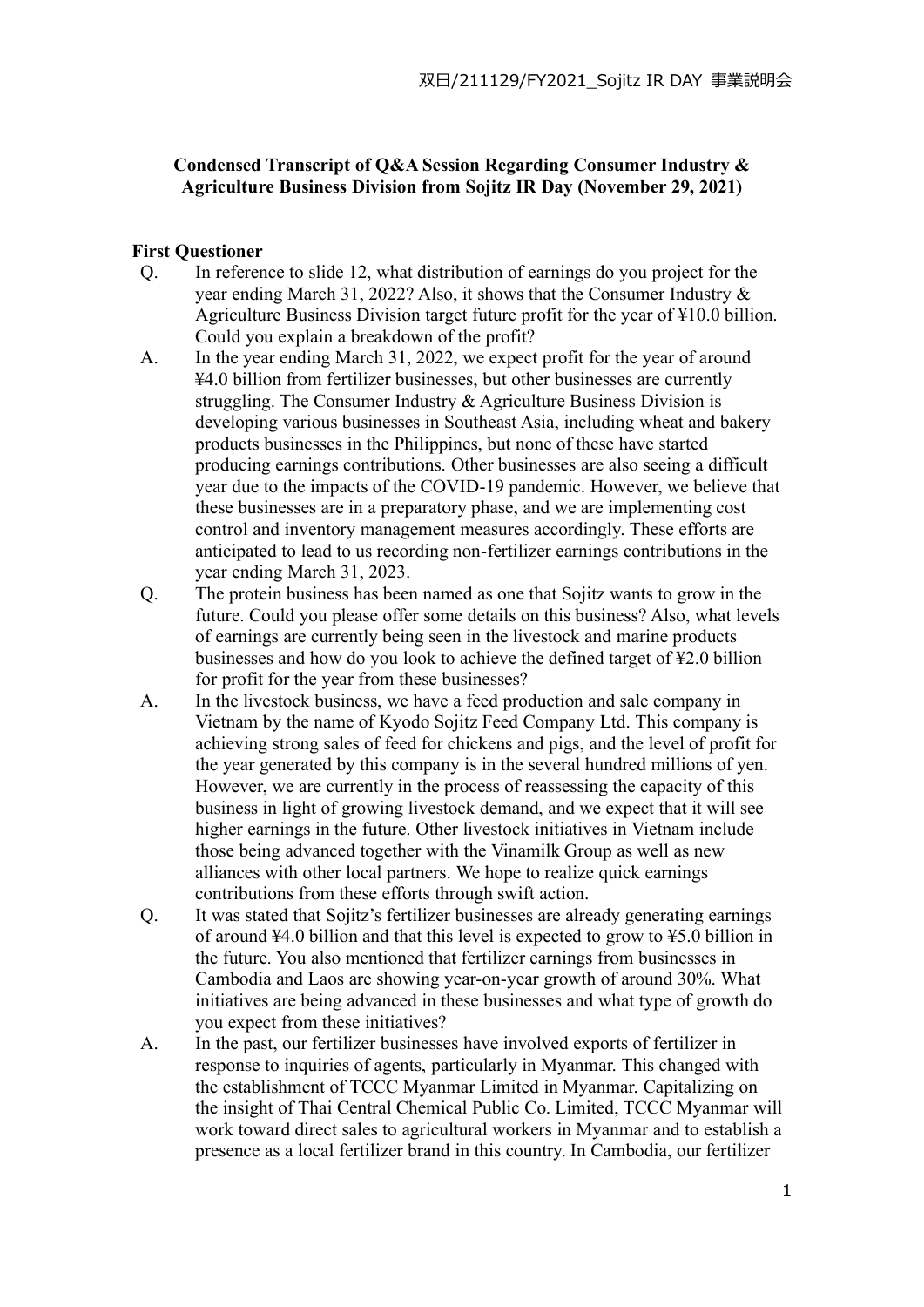business is being advanced by the relocated Thai Central Chemical and Japan Vietnam Fertilizer Company, and both brands are gaining a reputation within this country. We believe that the most important part of serving primary industries is persistent local sales promotions. We also anticipate growth in the volumes of sales in surrounding countries, and we committed to capitalizing on this trend to generate earnings.

## **Second Questioner**

- Q. Could you please explain your direct sales approach in the agribusiness? I understand that Thai Central Chemical has around 100,000 social media followers. Is this growth in Sojitz's earnings driven direct purchases from such followers through e-commerce websites? Or, are earnings still dependent on sales through wholesale channels, meaning that sale of agricultural equipment and materials directly to agricultural workers is something that will be pursued in the future? Through what approach are you looking to achieve such direct sales?
- A. Fertilizer sales take place through a scheme involving large wholesalers backed by smaller second-tier wholesalers that serve customers in their respective communities. Our future approach may disrupt this structure, but we must acknowledge the fact that every member of our user network has needs that are not limited to fertilizer; they also require things like agricultural materials and financing. We therefore look to develop a business that utilizes fertilizer as a tool for addressing other customer needs. It is only when such major wholesalers are gone that we will finally be able to have our own customers in the true sense of the word. However, the current structure will not change overnight, and we will therefore need to be mindful of market trends as we move forward.
- Q. So, you mean to say that all sales are currently conducted through wholesalers, but you are in the process of forming connections with agricultural workers in preparation for the future?
- A. You are correct. In Thailand, meanwhile, there has been a rise in the cultivation of various crops, including sugarcane and rubber, in addition to the rice this country is known for. Accordingly, we expect that there will be demand from agricultural workers looking to purchase such crops in the future. We therefore see the potential for Sojitz's presence to function as a bridge between different types of agricultural workers in this country.
- Q. Sojitz's alliance with the Vinamilk Group relates to beef processing. Does Vietnam have any noteworthy regulations with this regard? Also, what factors do you expect will enable Sojitz to be competitive in this market?
- A. At the moment, Vietnam gets its beef by importing 260,000 live cattle from Australia each year. These cattle are then slaughtered in Hanoi City and Ho Chi Minh City. However, there has been little progress in systematizing this market, making it impossible to efficiently extract value from each cattle. Sojitz has turned its attention to this inefficient distribution and is working to develop a safe and secure distribution system by employing methodologies such as cold chain logistics.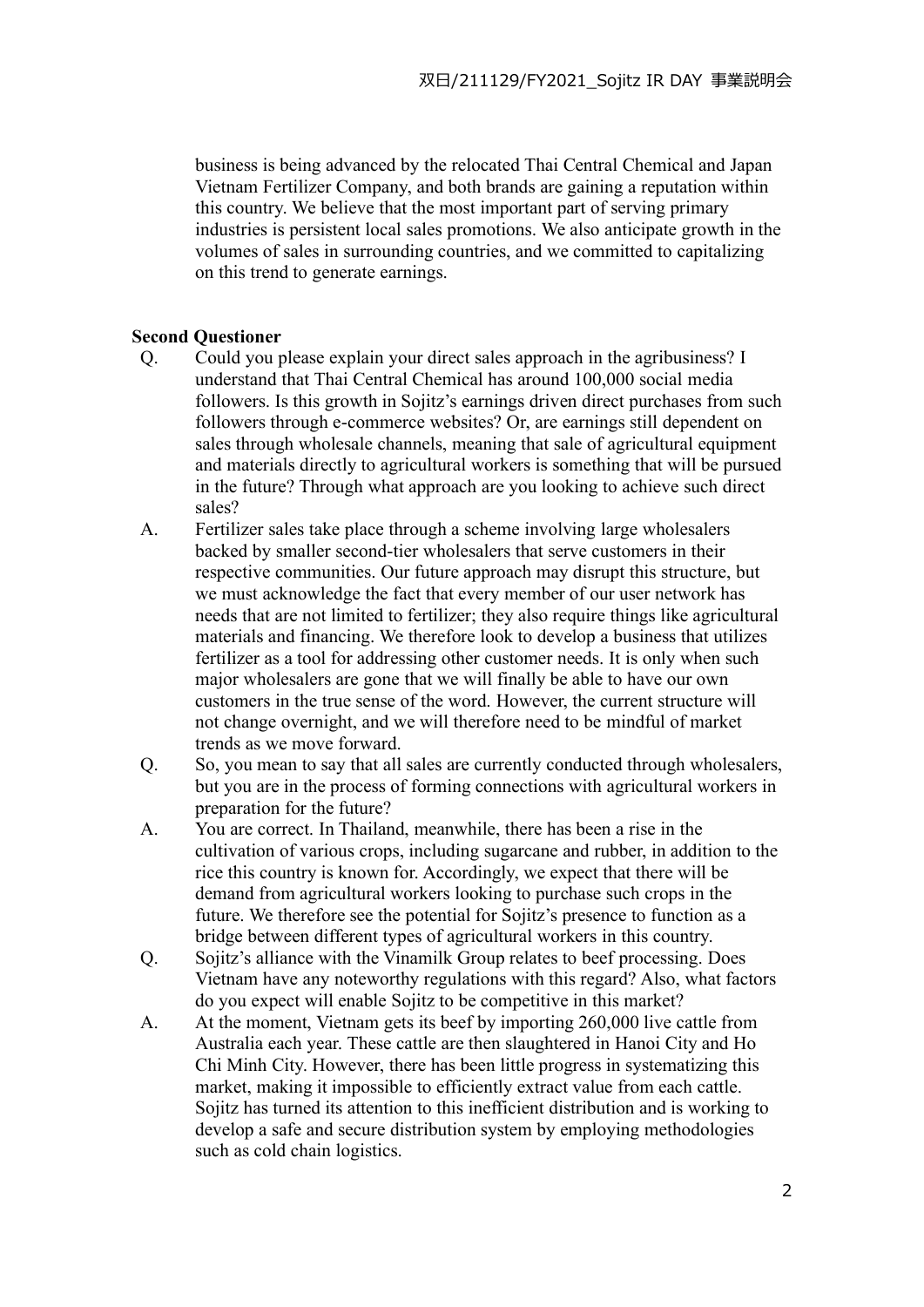- Q. Is Sojitz importing prepackaged meat into Vietnam?
- A. We have imported some meat from the United States, but this meat has already been processed and turned into ready-for-sale products.
- Q. Will Sojitz monetize their operations in Vietnam by developing a logistics chain?
- A. Yes, that will be our monetization approach. We are currently in the process of implementing pre-marketing trials in Vietnam. These trials have been met with a positive response from the market, and we therefore anticipate that we will able to monetize this business at a relatively early stage.

## **Third Questioner**

- Q. I understand that Sojitz's fertilizer businesses are centered on rice fertilizers. The Japanese fertilizer market has become stagnant due to the government's policy of reducing the total area of agricultural land. Are rice production volumes increasing, without any overproduction issues, in the countries targeted by Sojitz?
- A. Our first target when we entered the fertilizer business was rice, but we have since branched out to target crops like sugarcane, rubber, and fruits. We also provide coffee fertilizer in Vietnam. Plants need three major nutrients: nitrogen, phosphorus, and potassium. Fertilizers come in varieties that are only contain a certain nutrient, called straight fertilizers, as well as those that include multiple nutrients, referred as compound fertilizers. Combined, these two types of fertilizers comprise a market that the Food and Agriculture Organization of the United Nations expects to see annul growth rates of 1.5% in the ASEAN region. Sojitz is building upon its rice fertilizer operations by offering fertilizers for other crops, and we are seeing strong growth as a result. Rice is a crop that sometimes becomes the topic of political discussion with regard to the protection of agricultural workers, and this is especially true in Thailand, where significant price increases are often met with governmentimposed price ceilings. However, other crops can be sold at high prices, and agricultural workers are thus eager to buy quality fertilizer for these crops. This is one of the reasons we are branching out from rice fertilizers, and these operations have gotten on to the growth track.
- Q. Could you please offer an overview of Sojitz's fertilizer businesses? Is the reorganization of the fertilizer industry in Thailand creating increased opportunities for Sojitz?
- A. As you are no doubt aware, we are currently seeing a significant rise in the prices of nitrogen, phosphorus, and potassium. This trend has created a situation in which an increasing number of companies are facing the threat of bankruptcy due to an inability to sufficiently transfer this price rise to the selling prices of their fertilizers. In Vietnam, local companies as well as South Korean companies are suffering the most. There can be no denying the global trend toward industry reorganization, and such reorganization is likely to take place in Southeast Asia in the future. We will therefore need to carefully monitor these trends and to determine the partners with which we should ally ourselves. Fertilizer is one of Sojitz's mainstay businesses, and we are